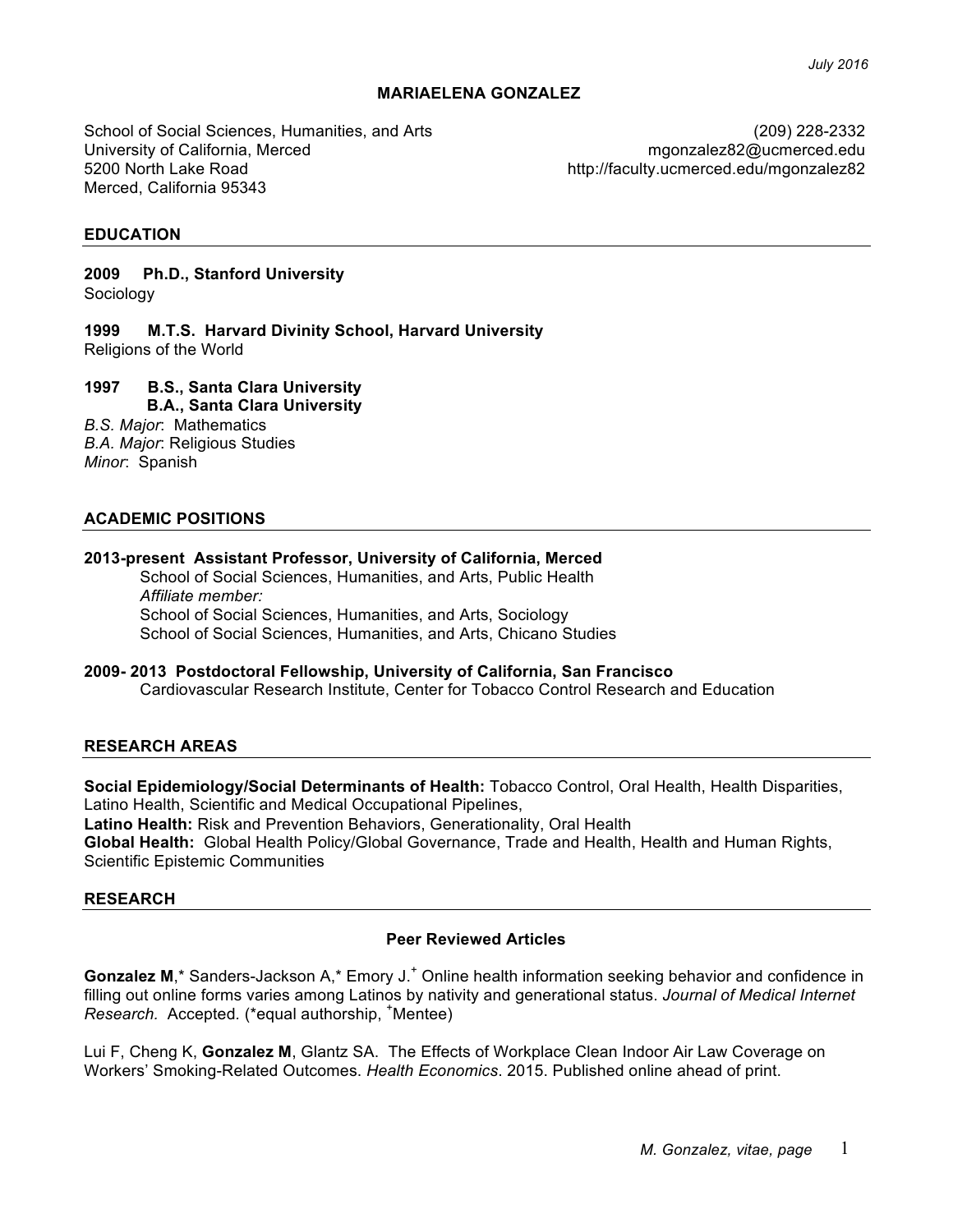Mendiola J<sub>1</sub><sup>+</sup> Do-Reynoso V<sub>1</sub><sup>+</sup> Gonzalez M<sub>1</sub><sup>\*\*</sup> Generation status as a determinant of influenza vaccination among Mexican-identified adults in California, 2011-12. *Preventive Medicine Reports.* 2015; 3:25-9. ( + Graduate student, \*\*\*senior author)

Jiang N,\* **Gonzalez M,\*** Ling PM, Glantz SA. Relationship of Smokefree Laws and Alcohol Use with Light and Intermittent Smoking and Quit Attempts among US Adults and Alcohol Users. *PLoS One.* 2015 Oct 7;10(10):e0137023. (\*co-first authors)

Brown P, **Gonzalez M**, Sandhu R.<sup>+</sup> Cost of Chronic Disease in California Estimates at the county level. *Journal of Public Health Management and Practice.* 2015;21(1):E10-9. ( + graduate student)

Crosbie E,\* **Gonzalez, M**,\* Glantz SA. Health Preemption Behind Closed Doors: Trade Agreements and Fast Track Authority. *American Journal of Public Health*. 2014;104(9):e7-e13. (\* co-first authors)

**Gonzalez M**, Sanders-Jackson A, Glantz S.A. Association of strong smoke-free laws with dentists' advice to quit smoking, 2006-2007. *American Journal of Public Health*. 2014; 104(4):e88-94.

Sanders-Jackson A,\* **Gonzalez M**,\* Song AV, Glantz SA. The pattern of indoor smoking restriction law transitions from 1970-2009: Laws are sticky. *American Journal of Public Health*. 2013; 03(8):e44-51d. (\*cofirst author)

**Gonzalez M**, Sanders-Jackson A, Song AV, Cheng K, Glantz SA. Strong smokefree law coverage in the US by race/ethnicity: 2000-2009. *American Journal of Public Health*. 2013; 103(5):e62-6.

**Gonzalez M**, Glantz SA. Failure of policy regarding smoke-free bars in the Netherlands. *European Journal of Public Health.* 2013; 23(1):139-45*.*

**Gonzalez M**, Ling P, Glantz SA. Planting trees without leaving home: tobacco company direct-to-consumer CSR efforts. *Tobacco Control.* 2012; 21(3):363-5.

Glantz SA, **Gonzalez M**. Effective tobacco control is key to rapid progress in reducing non-communicable diseases. *Lancet.* 2012; 379(9822):1269-71.

**Gonzalez M**, Green L, Glantz SA Through Tobacco Industry Eyes: Civil Society and the FCTC process from Phillip Morris and British American Tobacco's Perspectives. *Tobacco Control.* 2012; 21(4):e1.

Mamudu HM, **Gonzalez M**, Glantz SA. The Nature, Scope and Development of the Global Tobacco Control Epistemic Community. *American Journal of Public Health.* 2011; 101(11):2044-54.

**Gonzalez M**, Barr DA, Wanat SF. Attrition from Premedical Studies among Latinas: Case Studies. *Hispanic Journal of Behavioral Science.* 2010; 32(4): 571-585.

Barr DA, Matsui J, Wanat SF, **Gonzalez M.** Chemistry courses as the turning point for premedical students. *Advances in Health Sciences Education: Theory and Practice.* 2010; 15(1):45-54.

Barr DA, **Gonzalez M**, Wanat SF. The Leaky Pipeline: Factors Associated With Early Decline in Interest in Premedical Studies Among Underrepresented Minority Undergraduate Students. *Academic Medicine.* 2008; 83(5): 503-11.

Barr DA, Wanat S, **Gonzalez M**. Racial, and Ethnic Differences in Students' Selection of a Doctoral Program to Attend from Those Offering Admission: The Case of Biomedical Sciences. *Journal of Women and Minorities in Science and Engineering.* 2007; 13(1): 23-36, 2007.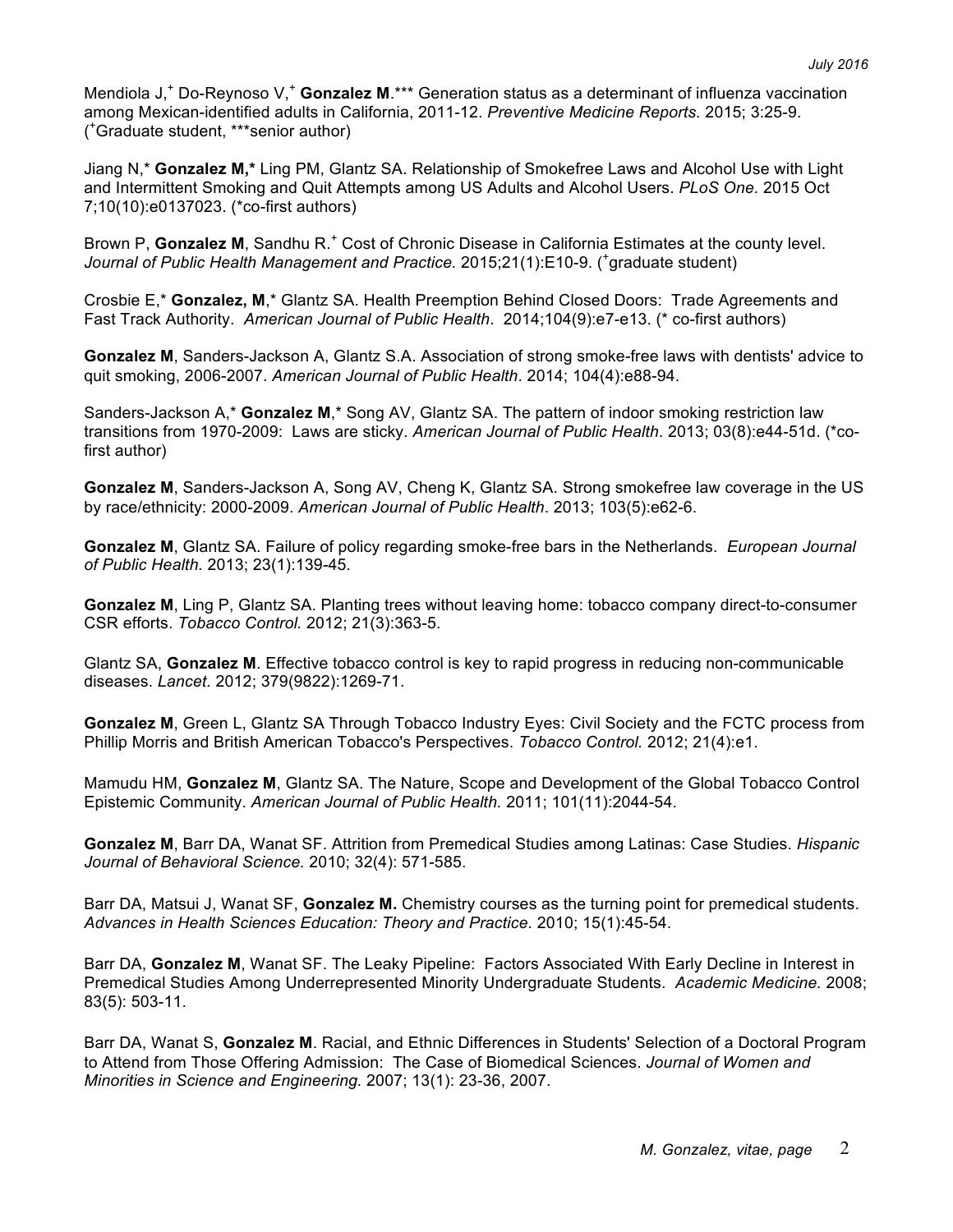### **Articles Under Peer Review**

Cisneros R, **Gonzalez M**, Brown P, Schweizer D. Soda consumption and hospital admissions among Californian adults with asthma. *Revise and Resubmit.*

Jiang N, **Gonzalez M,** Ling PM, Young-Wolff KC, Glantz SA. Smokefree Laws and Hazardous Drinking: A Cross-Sectional Study among US Adults. *Submitted.*

#### **Research Reports and Briefing Papers**

Brown P, **Gonzalez M**, Sandhu R. <sup>+</sup> Economic Burden of Chronic Disease in California Final Report February 17, 2015. (<sup>+</sup>graduate student)

**Gonzalez, M.**, Glantz., S.A., Barnes, R. Revision to Language in the Master Plan Draft (within objective 2), Possible Sidebar. Memo submitted to Tobacco Education and Research Oversight Committee.

Crosbie, E., Glantz, S.A., **Gonzalez, M.,** Muggli, M., Schwid, A. [alphabetical order]. Disputes based on trade agreements or trade policies and implications for tobacco control. Campaign for Tobacco Free Kids, February 2011.

Glantz, S.A., Grana, R.A., Ling, P.M., **Gonzalez, M.** Comment on the Need for the FDA to Adopt Multiple Graphical Images for Each Textual Warning, Not Just One Image Per Warning. January 10, 2011. Comment to US Food and Drug Administration, Reference number 80bc806c.

**Gonzalez, M.**, Glantz, S.A.. Comparing the Netherlands to the Tobacco Industry Playbook. Prepared for STIVORO for a smokefree future, June 2010.

**Gonzalez, M.**, Glantz, S.A. Realizing the Public's Right to Smokefree Air: Recommendations for Tobacco Control in the Netherlands. Briefing paper prepared for STIVORO for a smokefree future, June 2010.

Barr, D.A., **Gonzalez, M.** Initial Report on Possible Labor Violations, Occupational Health Hazards, and Living Conditions Among Farm-workers in the California Central Valley Region, with Comparisons by Gender and Indigene Status. Submitted to the California Rural Legal Assistance Foundation, February 25, 2005.

Barr, D.A., Wanat, S., **Gonzalez, M.** Diversity in the Biosciences - Factors influencing students' decision to accept or decline admission to a Stanford PhD program in the biosciences. Prepared at the request of and with funding provided by Ellen Porzig, Associate Dean for Graduate Education, School of Medicine, and Claudia Schweikert, Assistant Dean of Research and Graduate Policy, Stanford University, September 2004.

### **Editorials, Letters to the Editor, and Expert Quotes in Articles**

Gonzalez M, Mendiola J,<sup>+</sup> Do-Reynoso V. <sup>+</sup> Op-Ed California Latinos, reluctant to get flu shots, have much to risk. *LA Times*. December 29, 2015. http://www.latimes.com/opinion/op-ed/la-oe-gonzalez-et-al-latinovaccination-20151229-story.html. ( + graduate student)

Ibarra AB. Smoke-free workplaces and tax hikes reduce youth smoking, study says. *Fresno Bee.* September 11, 2015. http://www.fresnobee.com/news/local/article35011410.html (expert quote)

Gonzalez M. Reporter should have talked to professors. Letter to the Editor. *Merced SunStar.* May 7, 2015. http://www.mercedsunstar.com/opinion/letters-to-the-editor/article20424513.html

Crosbie E, Gonzalez M, Glantz SA. Crosbie et al Respond. *AJPH.* 2014; 104(12):e5.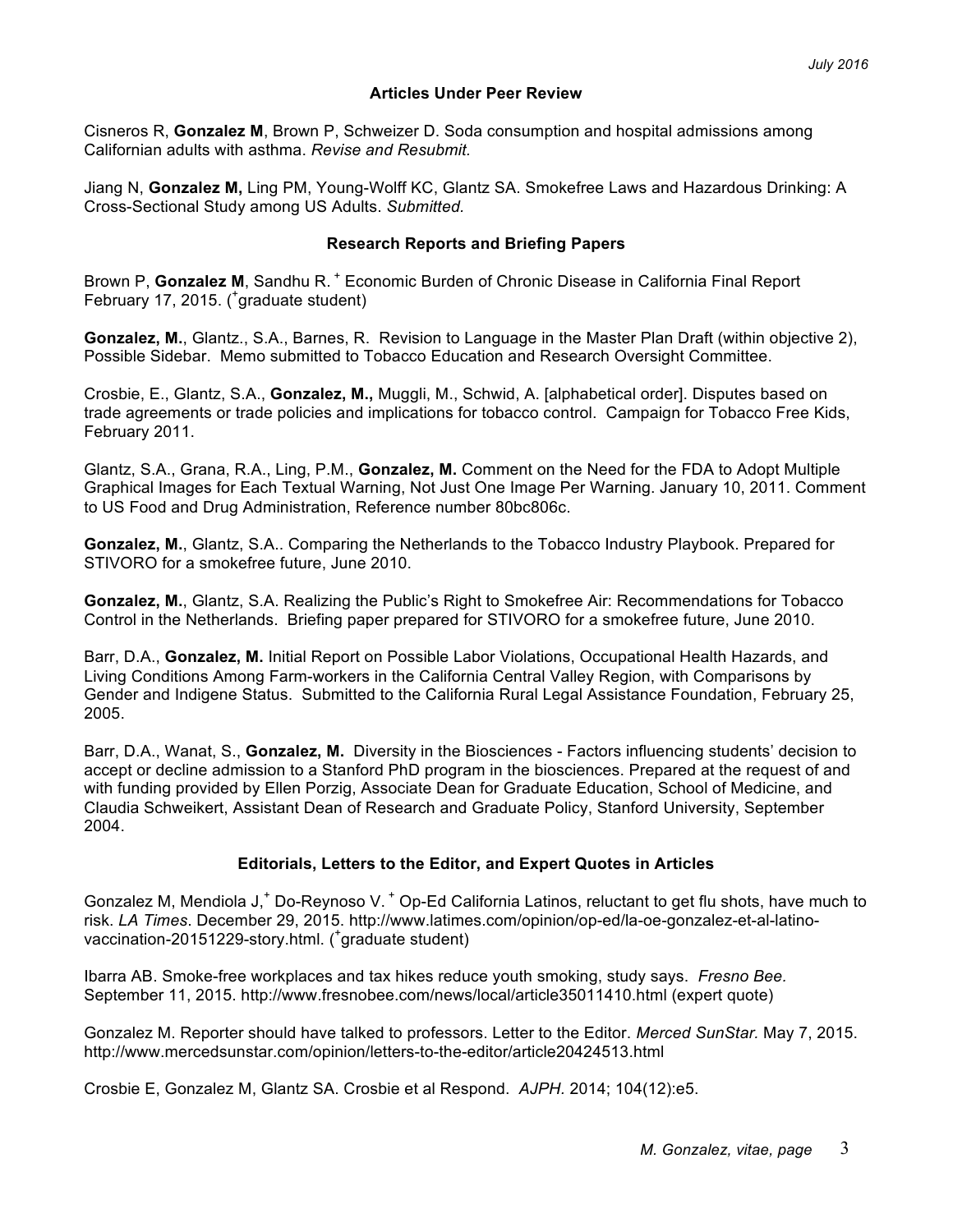## **Gonzalez, M. (PI)**

Hellman Faculty Fellows Funds

Understanding the Oral Health Needs of Young Adults at the University of California Merced: A Pilot Study This project seeks to begin to identify oral health needs among UC Merced students, as well as the factors that facilitate access to care and function as barriers to access to care among this population of young adults.

Role: PI

## **Gonzalez M. (PI).**

Latino Aging Research Resource Center (LARRC) Scholar Pilot Grant Understanding Oral Health Disparities in Merced County. This project seeks to identify oral-health related factors that may contribute to the risk of cognitive

impairment among Latinos in rural, low-income counties, through the use of a community-based survey. Role: PI

Glantz, S.A. (PI). NCI 5R01CA061021-20 REVISED 9/1/2011-7/31/2016.

*Effect of Tobacco Advocacy at the State Level*.

Role: named Postdoctoral Fellow (support for research begun under this grant is ongoing) Sub-Project (**developed by M. Gonzalez** for inclusion in the grant renewal application): *Tobacco Control Public Policy and Health Disparities in the US*

## *Completed*

Brown, Paul (PI). California Department of Public Health, 11/2013-3/2014 Contract: Economic burden of chronic conditions in California. This project estimates the cost of Chronic Conditions in California at the county-level. Role: co-PI

**Gonzalez, M. (PI).** 20FT-0077, 7/11-6/13.

*International Health Policy and Tobacco Control in CA* (Tobacco-Related Disease Research Program Postdoctoral Fellowship Award).

Glantz, S.A. (PI). NCI R25 CA-113710, 7/06-6/11.

Cancer Education and Career Development Program: Postdoctoral training in tobacco control. Role: Postdoctoral Fellow.

**Gonzalez, M (PI).** 9/06-6/07.

Stanford Graduate Research Opportunity Dissertation Grant. *Organizational Expansion and Change in the Roman Catholic Church*: 1950-2000.

# **PEER REVIEWED ABSTRACTS**

**Gonzalez M,** Mendiola J,<sup>+</sup> Song AV, Diaz Rios L, Modayil MV. Unfavorable eating patterns among Mexicanidentified Californians: Stratifying by nativity is crucial to understanding generational differences. Annual Meeting of the American Public Health Association. Oct 31-Nov 4, 2015. (<sup>+</sup>graduate student)

Gonzalez M, Mendiola J,<sup>+</sup> Song AV, Diaz Rios L, Modayil MV. Social determinants of physician care utilization vary by generational status for Mexican-identified Californians. Annual Meeting of the American Public Health Association. Oct 31-Nov 4, 2015. (<sup>+</sup>graduate student)

Mendiola J<sub>,</sub><sup>+</sup> Tiemensma J, **Gonzalez M,** Song AV. Effects of socioeconomic status on sexual risk behaviors among Hispanic and non-Hispanic young adults. Annual Meeting of the American Public Health Association. Oct 31-Nov 4, 2015. (<sup>+</sup> graduate student)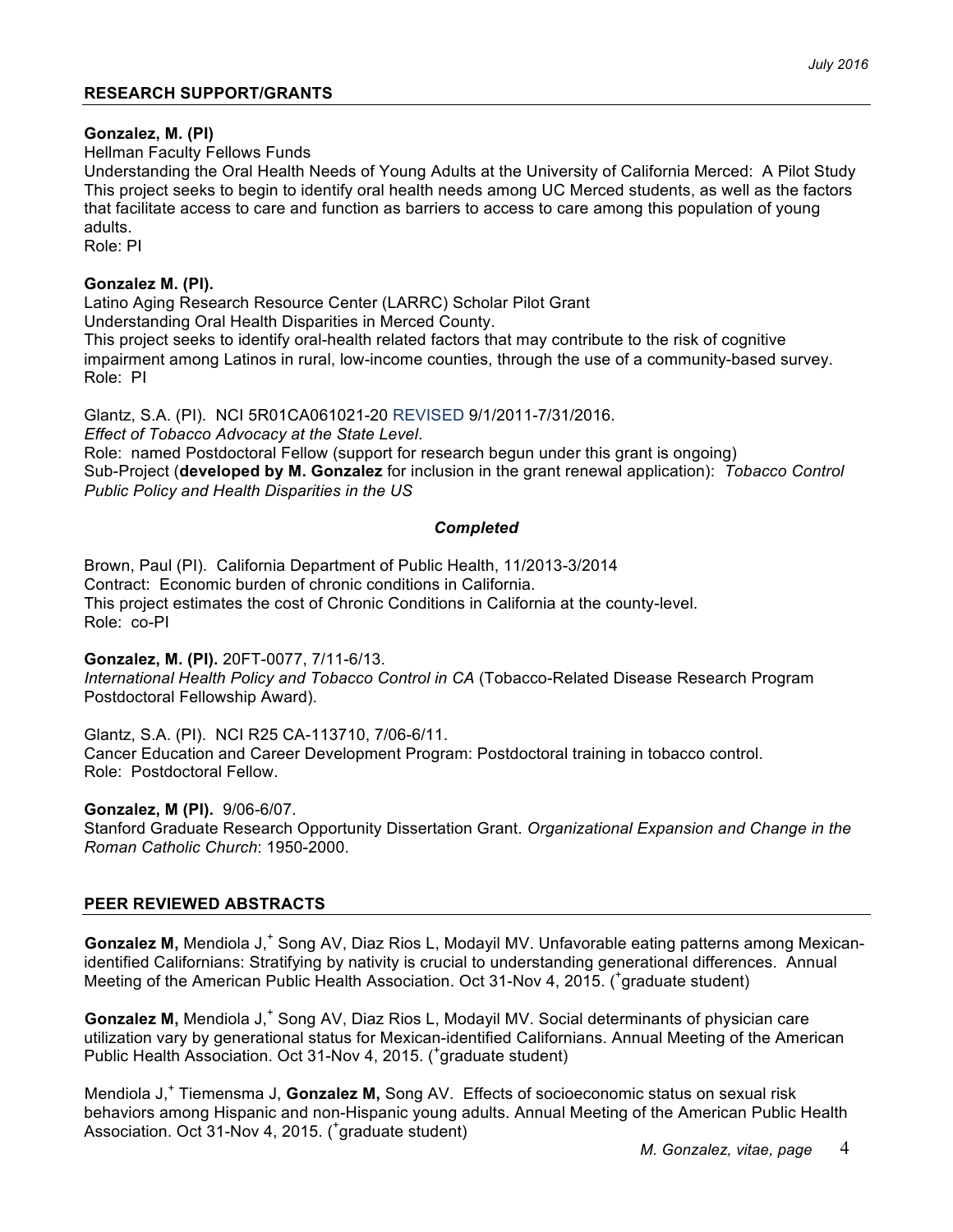**Gonzalez M,** Moydayil MV. Social and environmental policy protection varies by language spoken among Latinos. Society for Research on Nicotine and Tobacco 21<sup>st</sup> Annual Meeting. February 25-28, 2015. Philadelphia, PA.

Jiang N, **Gonzalez M**, Ling PM, Glantz SA. Effects of smokefree laws and alcohol use on smoking and quit attempts among US adults: New innovations are needed for young adults and minority smokers. The 142nd Annual Meeting and Exposition of the American Public Health Association; November 15-19, 2014; New Orleans, LA.

**Gonzalez M**, Sanders-Jackson A, Ramirez S, Brown P. Social capital and civic engagement do not attenuate the relationship between tobacco and food insecurity in Mexican and Mexican-Americans in California. The 142nd Annual Meeting and Exposition of the American Public Health Association; November 15-19, 2014; New Orleans, LA.

**Gonzalez M**, Sanders-Jackson A, Cheng K, Brown P. Social capital is associated with home smokefree rules in California households in 2012. The 142nd Annual Meeting and Exposition of the American Public Health Association; November 15-19, 2014; New Orleans, LA.

Brown P, **Gonzalez M**, Sandhu R. <sup>+</sup> Economic Burden of Chronic Diseases in California. Oral presentation at: 2014 Public Health Services & Systems Research Keeneland Conference; April 7-10, 2014; Lexington, KY. ( + graduate student)

**Gonzalez M**, Sanders-Jackson A, Song AV, Glantz SA. Advise and refer: Disparities among patients receiving tobacco cessation advice from dentists. Poster presented at: 141st Annual Meeting and Exposition of the American Public Health Association; November 2-6, 2013; Boston, MA.

**Gonzalez M**, Sanders-Jackson A, Song AV, Glantz SA. Association between smokefree laws and nondaily smokers and chippers: An analysis using measures which capture subcounty law coverage. Oral presentation at*:* 140th Annual Meeting and Exposition of the American Public Health Association; October 27-31, 2012; San Francisco, CA.

Sanders-Jackson A, Song AV, **Gonzalez M**, Glantz SA. Using Markov Chain Modeling and Event History Analysis to determine predictors of enactment of smokefree laws using the American Nonsmokers' Rights Foundation's Tobacco laws database. Oral presentation at*:* 140th Annual Meeting and Exposition of the American Public Health Association; October 27-31, 2012; San Francisco, CA.

**Gonzalez M**, Glantz SA, Ling P. Integrating slacktivism with brand identity through web-based "conservation" campaigns. Oral presentation at*:* 140th Annual Meeting and Exposition of the American Public Health Association; October 27-31, 2012; San Francisco, CA.

**Gonzalez M**, Lewis MJ, Ling P. New Trends in Tobacco Marketing Panel. Oral Presentation as part of panel: National Conference on Tobacco or Health; August 15-17, 2012; Kansas City, MO.

**Gonzalez M**, Sanders-Jackson A, Song AV, Cheng K, Glantz SA. Strong smokefree law disparities: Hispanics have more coverage, African Americans less. Poster presentation at: National Conference on Tobacco or Health; August 15-17, 2012; Kansas City, MO.

**Gonzalez M.** A Human Rights Framework for Ending the Sale of Mentholated Cigarettes in California: International Treaties and California. Oral presentation at: TRDRP/CTCP Joint Conference: Linking Tobacco Control Research and Practice for a Healthier California; April 10 - 12, 2012*;* Sacramento, CA.

**Gonzalez M**, Lee Y, Mamudu H, Green L, Glantz SA. Banning menthol cigarettes as a human right: how human rights treaties can strengthen tobacco control. Oral presentation at: World Conference on Tobacco or Health; March 20-24, 2012; Singapore.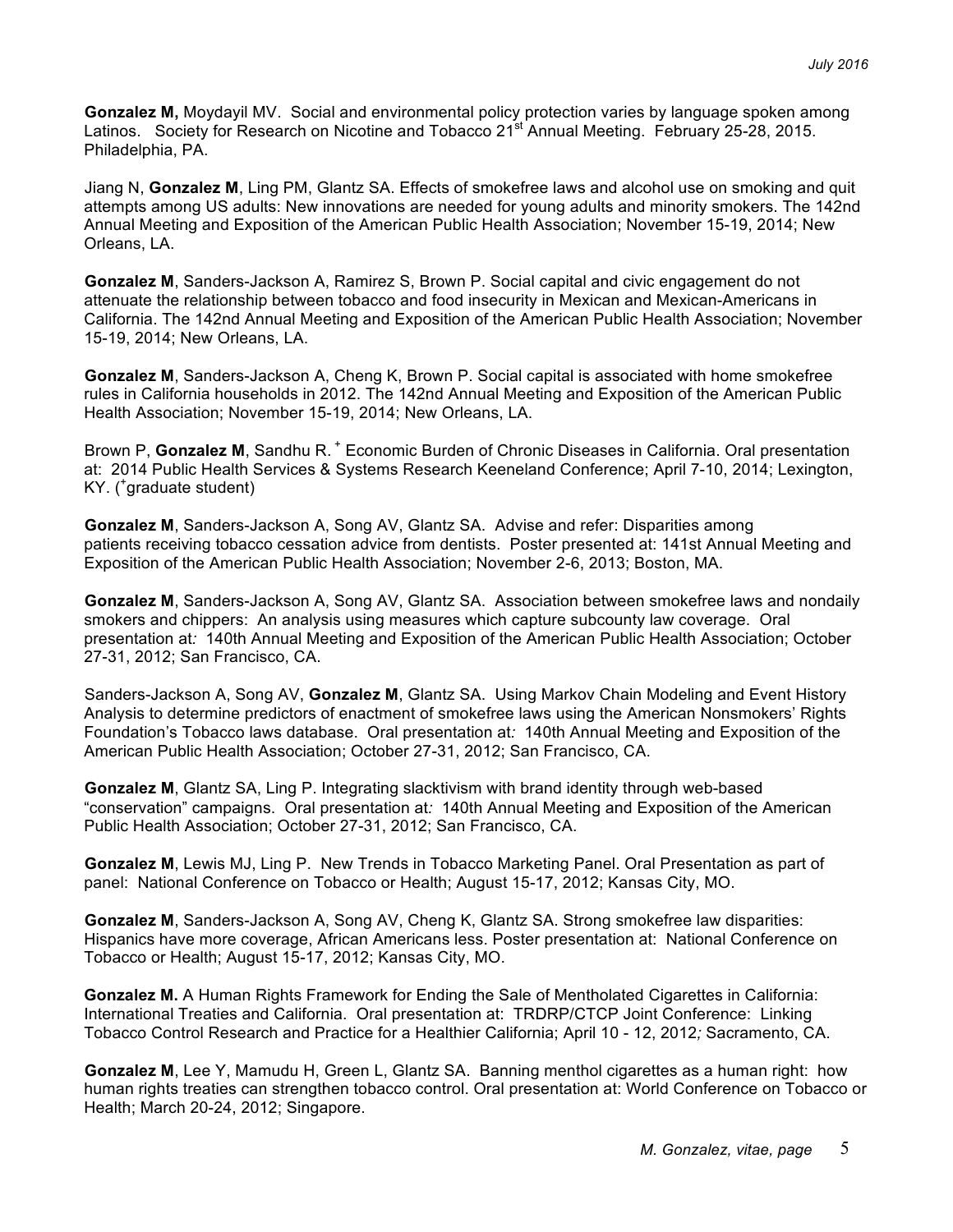**Gonzalez M**, Glantz SA. Using non-tobacco related treaties and instruments to strengthen tobacco control. Poster presentation at: World Conference on Tobacco or Health; March 20-24, 2012; Singapore.

**Gonzalez M**, Glantz SA. Big tobacco's influence on the food you eat and the air you breathe: Industry attempts to shape the Convention on Biological Diversity and the Framework Convention on Climate Change. Poster presentation at: 139th APHA Annual Meeting and Exposition of the American Public Health Association; October 29 – November 2, 2011; Washington, DC.

**Gonzalez M**, Glantz SA. Extending Smokefree Laws to the Hospitality Industry in the Netherlands: Misperception and Policy Failure. Oral presentation at: European Conference on Tobacco or Health; March 28-30, 2011; Amsterdam, Netherlands.

**Gonzalez M**, Green LW, Glantz SA. Looking through enemy eyes: How the tobacco industry framed the problem of tobacco control during the FCTC process. Poster presentation at*:* 138th APHA Annual Meeting and Exposition; November 6-10, 2010; Denver, CO.

**Gonzalez M**, Levine E, Yoo G, Aviv C. Religious and spiritual support among racially diverse breast cancer survivors. Oral presentation at: Annual Meeting, Pacific Sociological Association, 2007; Oakland, CA.

Barr DA, Wanat S, **Gonzalez M. [presenter]** "Who Stays, Who Goes, and Why? The Premed Pipeline" Oral presentation at: Annual Meeting, California Sociological Association; 2005; Sacramento, CA.

#### **INVITED PRESENTATIONS**

Understanding how tobacco use and other risk behaviors are linked is crucial for the health of California. *Healthy Stores for a Healthy Community Data Collection Train-the-Trainer.* California Department of Public Health. March 2, 2016, Sacramento, CA. (Keynote speaker)

Understanding health risk differences among Latinos by generational status and nativity. Health Psychology Colloquium, University of California, Merced. Sept. 16, 2015, Merced, CA.

Examining Oral Health in Merced. Presentation to Latino Health Community Advisory Board Quarterly Meeting. Latino Aging Research Resource Center. July 27, 2015, phone presentation.

Demographic Shifts in the US and the Epidemiological Paradox. Sociology 290: Health and Inequality: an Introduction to Medical Sociology, Washington and Lee University. May, 2015, webinar.

Does shifting health laws shift health behaviors? UC Merced Sierra Nevada Research Institute Science Cafe. Tuesday, March 9, 2015, Merced, CA.

The Importance of Understanding Latino Tobacco Use and Related Behaviors by Generation. Central Valley Regional Tobacco Coalition Meeting. Wednesday, December 17, 2014. Fresno, CA.

Integrating slacktivism with brand identity through web-based 'conservation' campaigns. Sociology 290: Health and Inequality: an Introduction to Medical Sociology, Washington and Lee University. April, 2014, webinar.

Integrating Slacktivism with Brand Identity Through Web-Based "Conservation" Campaigns. UC Merced Health Sciences Research Institute 2014 Research Week Symposium. March 13, 2014, Merced, CA.

Treaties and Tobacco Industry Influence. UCSF Supplemental Program to John Hopkins Bloomberg School of Public Health Leadership Program in Global Tobacco Control (International Visitors Training Program) June 17-21. June 21, 2013, San Francisco, CA.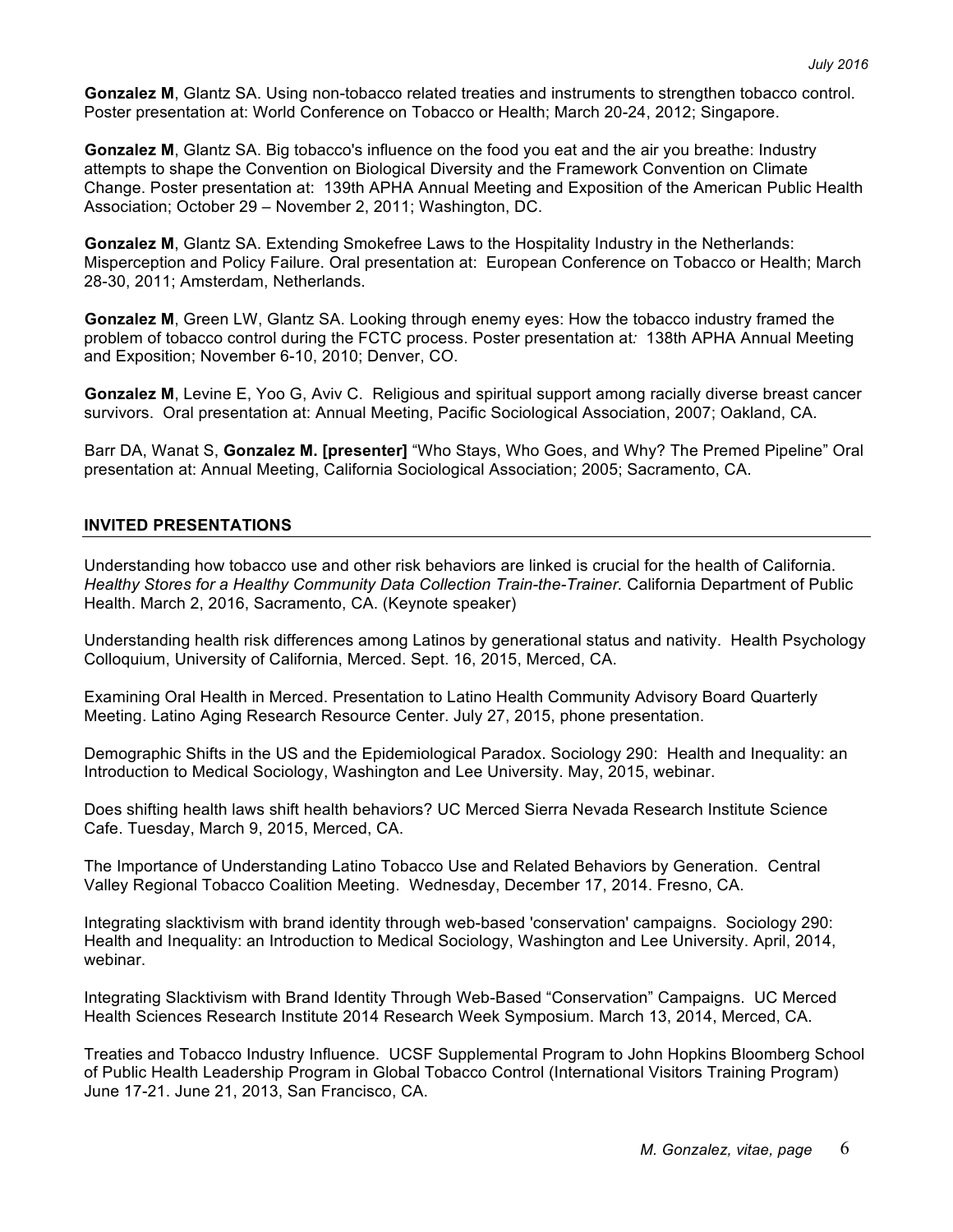Tobacco control and global health governance. Global Health seminar, San Jose State University. April 2013, San Jose, CA.

Treaties and Tobacco Industry Influence. UCSF Supplemental Program to John Hopkins Bloomberg School of Public Health Leadership Program in Global Tobacco Control (International Visitors Training Program) June 18-22. June 22, 2012, San Francisco, CA.

Tobacco control and global health governance. Public Health 150E Introduction to Human Health and Community Development. University of California, Berkeley. April, 2012, Berkeley, CA.

Flavorings and a Human Rights Based Approach. Third International Meeting. Human rights and Tobacco Control Network. March 19, 2012, Singapore.

Challenging Our Assumptions About Tobacco related Health Disparities: The Relationship Between 100% Smokefree Laws and Smoking Behavior. UC Merced Psychology Colloquium Series. February 1, 2012, Merced, CA.

The Long Shadow: The Tobacco Industry and Treaties Beyond the FCTC, Presentation, It's About a Billion Lives Celebrating Tobacco Research and Education at UCSF. Center for Tobacco Control Research and Education. February 25, 2011, San Francisco, CA.

#### **TEACHING EXPERIENCE**

#### **University of California, Merced**

*Instructor of Record* PSY290-7: Seminar on Methods for Public Health Analysis (Fall 2015) PH005: Global and International Health (Fall 2014, Fall 2015, Spring 2016) PH113 / CCST113: Latino and Immigrant Health (Spring 2015) PSY290-6: Seminar on Methods for Public Health Analysis (Spring 2014) PH111/PSY190-4: Social Epidemiology (Fall 2013, Fall 2014)

#### *Guest Lecturer*

Topic: What is social epidemiology and how is it different from general epidemiology and health disparities? PSY290-04 Foundations of Public Health (October, 2015)

- Topic: Introduction to tobacco control. PH001-01 Introduction to Public Health. (October 2013)
- Topic: Introduction to tobacco control. PSY190-01 Health Promotion & Behavior. (October 2013)
- Topic: The social gradient. PH 100 Epidemiology. (December 2013)
- Topic: How environmental factors affect smoking behavior. PSY200B Professional Seminar for First-Year Graduate Students II (March 2014)
- Topic: Tobacco control laws and policy making. PH105-01 Intro to US Health Care. (April 2013)

### **San Jose State University, San Jose, CA**

*Guest lecturer*

Topic: tobacco control and global health governance. Global Health Seminar. (April 2013)

### **University of California, Berkeley, Berkeley, CA**

*Guest lecturer*

Topic: tobacco control and global health governance. Public Health 150E Introduction to Human Health and Community Development. (April 2011, 2012)

### **Stanford University, Stanford, CA**

*Teaching Fellow/Instructor, full responsibility (2004, 2007, 2008)*

Sociology 141b: Race/Ethnicity, Religion, and Health

Chicano Studies 165G: American Dreams: Mexican Americans, Immigration since 1964 and the Middle Class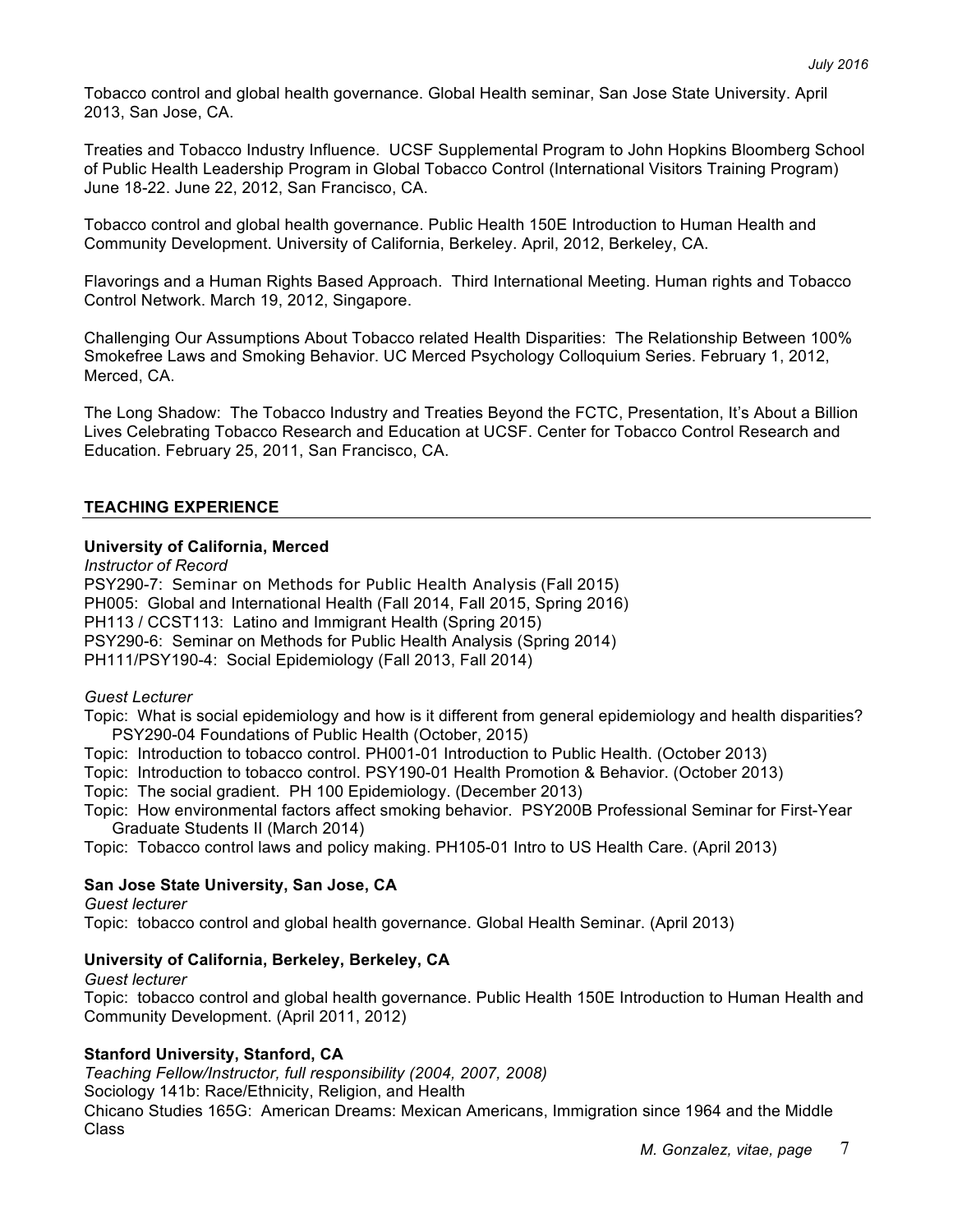Sociology 124: Lies, Damn Lies, and Statistics (Sociology and Public Policy)

*Teaching Assistant, (2002-04, 2009)* Sociology 169: Health Care in America Sociology 141a: Social Class, Race, Ethnicity, and Health Sociology 169/Human Biology 160: Health Care in America Center for the Study of Race and Ethnicity: mentor (supervisor) for three senior papers Sociology 150: The Modern American Family.

#### **AWARDS AND HONORS**

Participant (competitively selected), University Vision Design Capacity (U-VDC) pre-conference training, sponsored by The Latina Researchers Network and the Office of Minority Health Resource Center (July, 2015)

Shortlisted for Best Poster Abstract. *World Conference on Tobacco or Health*, Singapore (March, 2012) Co-recipient, El Centro Chicano, Stanford University, *Porras Award for Visionary Leadership* (May, 2003) Member, *Alpha Sigma Nu*, Santa Clara University Chapter (1996-present)

### **SERVICE ACTIVITIES**

#### *Public Health Department, UC Merced*

Undergraduate Chair (2015-17, 2 year appointment) Member, Public Health Strategic Plan Committee (2013-15) Member, Committee to Liaison with Fresno State University (2013-15) Member, Prevention Science Search Committee, Public Health (2013-14) PLO Assessment Contributor (2013-14)

### *Chicano Studies Department, UC Merced*

Faculty Assessment Organizer (2014-15) PLO Assessment Contributor (2013-14)

### *School of Social Sciences, Humanities and Arts, UC Merced*

Vice Chair, SSHA Undergraduate Curriculum Committee (2014-15) Member, SSHA Undergraduate Curriculum Committee (2013-14)

#### *University of California, Merced*

Member, Mesoamerican Studies Center, UC Merced (2016-present) Member, University of California Center of Expertise on Women's Health & Empowerment (2016-present) Attendee, COE WHE Annual Retreat (January, 2016) Member, General Education Subcommittee of the Undergraduate Council, UC Merced (2015-16) Attendee, 2015 General Education Retreat, UC Merced (June, 2015) Member, Blum Center for Developing Economies, UC Merced (2014-16) Member, Center for Translational Research, UC Merced HSRI (2014-present) Member, Critical Race and Ethnic Studies Major Proposal Committee, UC Merced (2014-present) Named contributing author to PROPOSAL FOR A PROGRAM IN CRITICAL RACE AND ETHNIC STUDIES (CRES) FOR THE BACHELOR OF ARTS DEGREE (2016) Member, Health Sciences Research Institute, UC Merced (2013-present) Health Disparities Research Cluster Cancer Research Cluster Attendee, Faculty Reception, Fiat Lux, UC Merced (2014-present) Member, Public Health Advisory Board, UC Merced (2013-present) Member, Public Health Graduate Group Proposal Committee, UC Merced e (2013-16) Member, Public Health Bylaw Unit Proposal Committee, UC Merced (2013-16) Member, Public Health Undergraduate Major Proposal Committee, UC Merced (2013-14)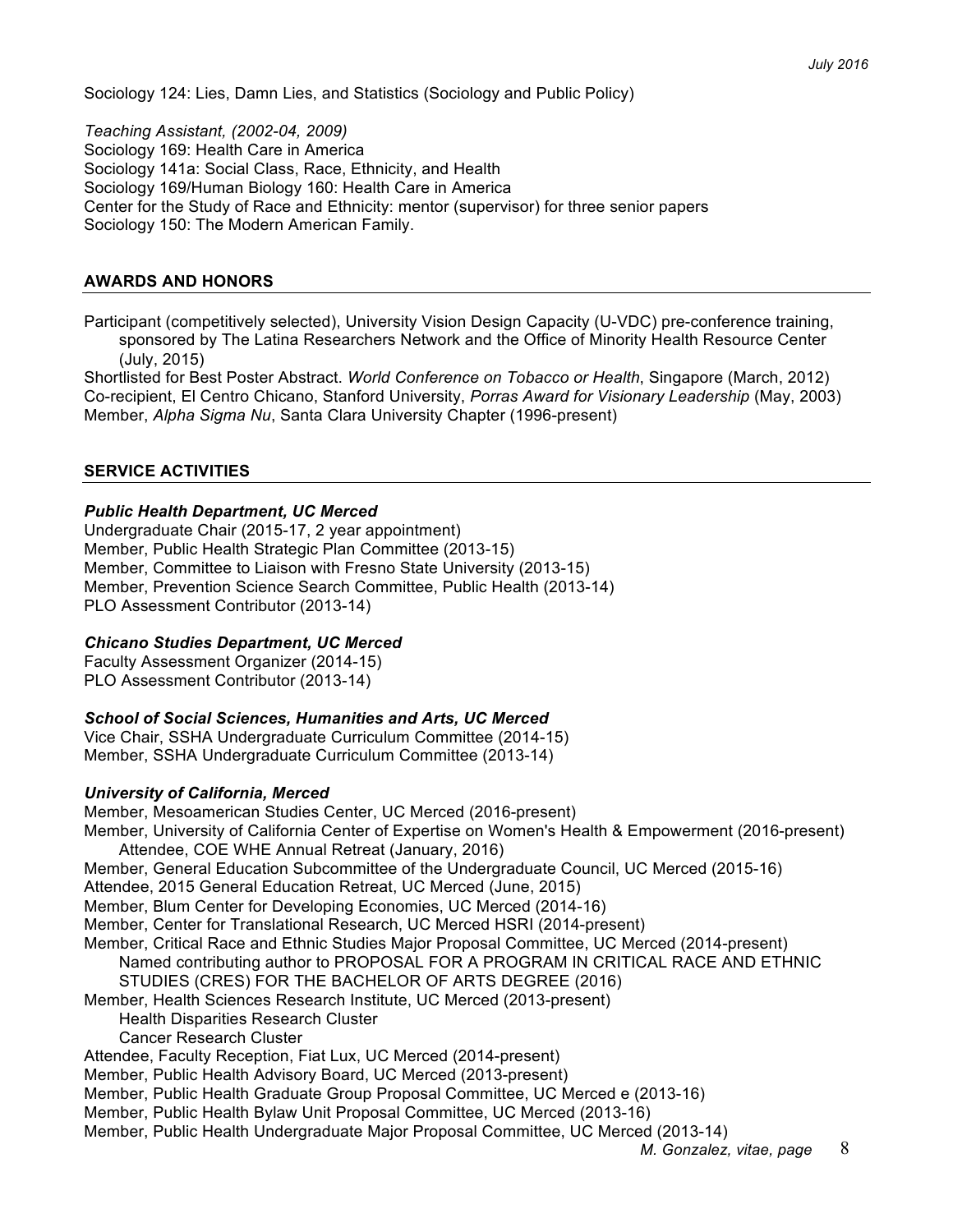## *Professional*

Panel Moderator, Alcohol Tobacco and Other Drug section, Annual Meeting of the American Public Health Association (2016)

Panel: Alcohol-related violence: analyses at national, state, and local levels

Abstract Peer Reviewer, Alcohol Tobacco and Other Drug section of the American Public Health Association (2012, 2014, 2015)

Manuscript Peer Reviewer (2009-present) *American Journal of Epidemiology American Journal of Public Health Annals of Behavioral Medicine International Journal of Comparative Sociology Journal of Medical Internet Research Journal of Psychoactive Drugs Nicotine & Tobacco Research Sociology of Religion Teaching and Learning in Medicine Tobacco Control*

## *Government*

Member, Merced County Department of Public Health External Task Force, Merced, CA (2014-present) Member, Merced County Department of Public Health External Task Force Data and Measures Subcommittee, Merced, CA (2014-16)

## *Community*

Member, African American Health Disparities Steering Committee Action Team, Merced County, CA (2015 present)

Member UCM HSRI Center for Translational Research Community Advisory Group (2015-16)

### *Other*

Abstract Reviewer, Society for Advancement of Chicanos and Native Americans in Science (SACNAS) National Conference (2012)

Speaker, CCSF/Skyline College/SFSU Bridges to the Baccalaureate Program, Skyline College, San Bruno, CA (October 5, 2011)

Mentor, *Puente Community College Program*, City College of San Francisco, San Francisco, CA (2009-10) Graduate Student Member, *Acts of Intolerance Committee,* Stanford University, Stanford, CA (2003-07)

Graduate Student Representative, *Student Health Center Insurance Advisory Committee*, Stanford University, Stanford, CA (2003-06)

Graduate Student Representative, *Concilio, the Governing Board of El Centro Chicano*, Stanford University, Stanford, CA (2004-05)

## **STUDENT ADVISING**

### *Current*

Beatriz Sosa-Prado (Doctoral Candidacy Committee, Member) Currently completing PhD at UCM Ravi Singh (Doctoral Candidacy Committee, Member) Currently completing PhD at UCM David Veloz (Doctoral Candidacy Committee, Member) Currently completing PhD at UCM Gracy Mantoan (Doctoral Candidacy Committee, Member) Currently completing PhD at UCM Kathleen Gali (Doctoral Candidacy Committee, Member) Currently completing PhD at UCM Michelle Perea-Ryan (Dissertation Committee Member) Currently completing PhD at UCM Van Do-Reynoso (Dissertation Committee, Member) Currently completing PhD at UCM

### *Previous*

Michelle Perea-Ryan (Doctoral Candidacy Committee, Member) Currently completing PhD at UCM Van Do-Reynoso (Doctoral Candidacy Committee, Member) Currently completing PhD at UCM